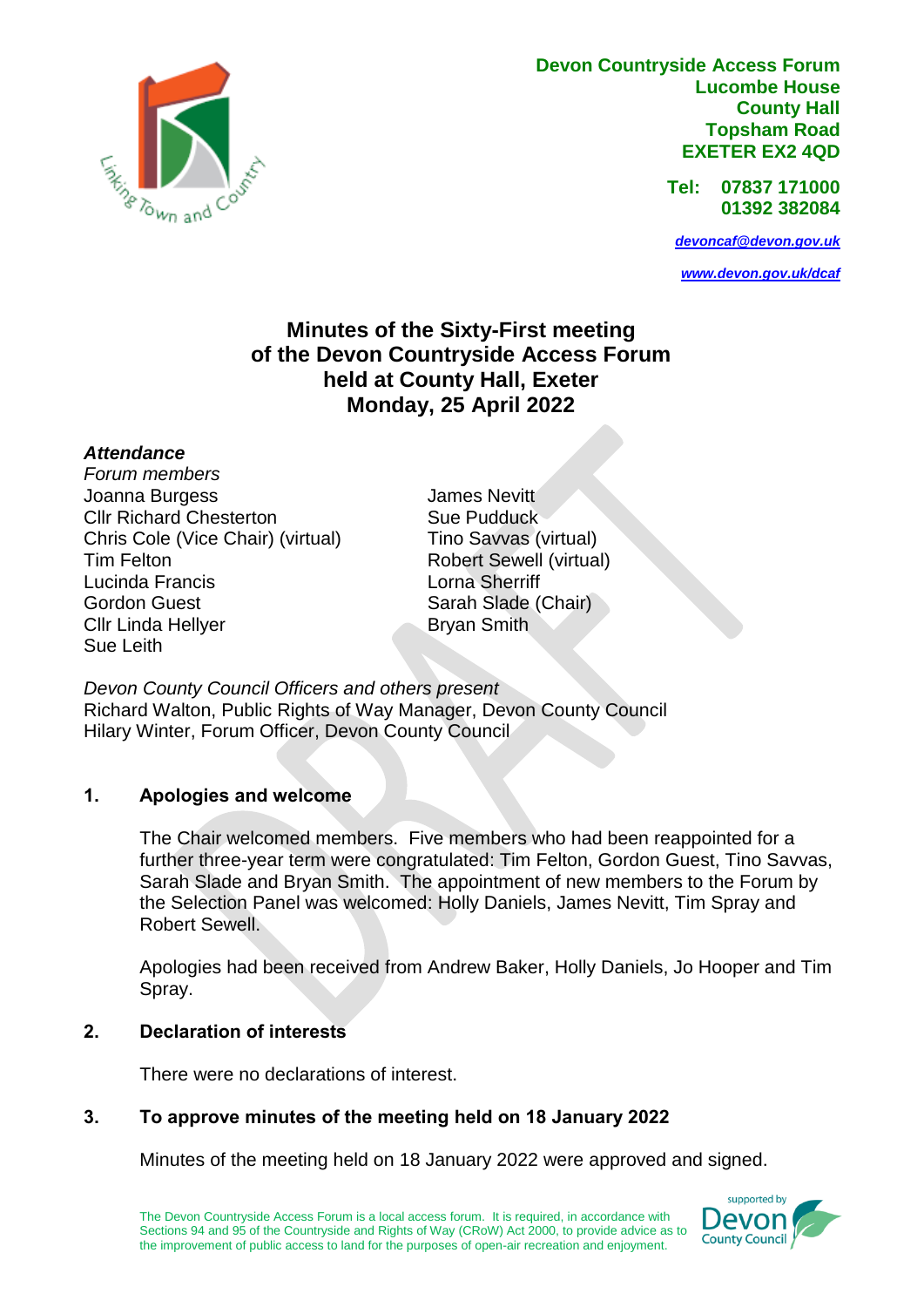# **4. Matters arising**

# **4.1 DCAF Position Statements and vulnerable users**

It was resolved to amend appropriate DCAF Position Statements to reflect the new Highway Code and vulnerable users, in accordance with the proposed revision.

# **4.2 Exe Estuary Management Plan**

The Exe Estuary Management Plan had been revised and accepted by the Management Board. The land-based recreation section included many of the issues highlighted by the DCAF – lack of promotion of accessibility; poor integration with public transport; lack of disabled facilities; path furniture (kissing gates) is an issue; poor safety on on-road sections; and need to encourage responsible and considerate use. Key new policies included:

- PTA2: Encourage walking and cycling as a means of accessing and exploring the estuary (including health and well-being benefits) through improved information and signage, including promotion of accessibility of the Exe Estuary Trail for people of varied abilities, health condition groups and ages.
- PTA6: Promote and encourage greater access and the provision of facilities for less able users of the Exe Estuary Trail, for example, wheelchair accessible toilets, working with local businesses and authorities.
- PTA8: Achieve a balance of encouraging use and access, whilst promoting responsible and considerate behaviour on the trail and the importance of wildlife and the natural environment.
- PTA9: Work with relevant authorities to ensure that the trail, interpretation panels and furniture are maintained in a fit and safe condition, exploring opportunities of improvement when possible.

# **5. Election of Chair and Vice Chair**

The Forum Officer took the Chair for the elections. Sarah Slade was re-elected as Chair, proposed by Cllr Linda Hellyer and seconded by Bryan Smith. Chris Cole was re-elected as Vice Chair, proposed by Gordon Guest and seconded by Bryan Smith. The Forum Officer paid tribute to their contribution, in particular the additional work by the Chair.

#### **6. DCAF representation at meetings**

The Chair reported she had attended the national Defra Stakeholder Working Group. At this meeting it was announced that the 2026 cut-off date would not be implemented. A further meeting would be held shortly to discuss the right to apply provisions in the Deregulation Act 2015.

#### **7. Correspondence log**

The Correspondence Log was noted. Discussion took place on the following items.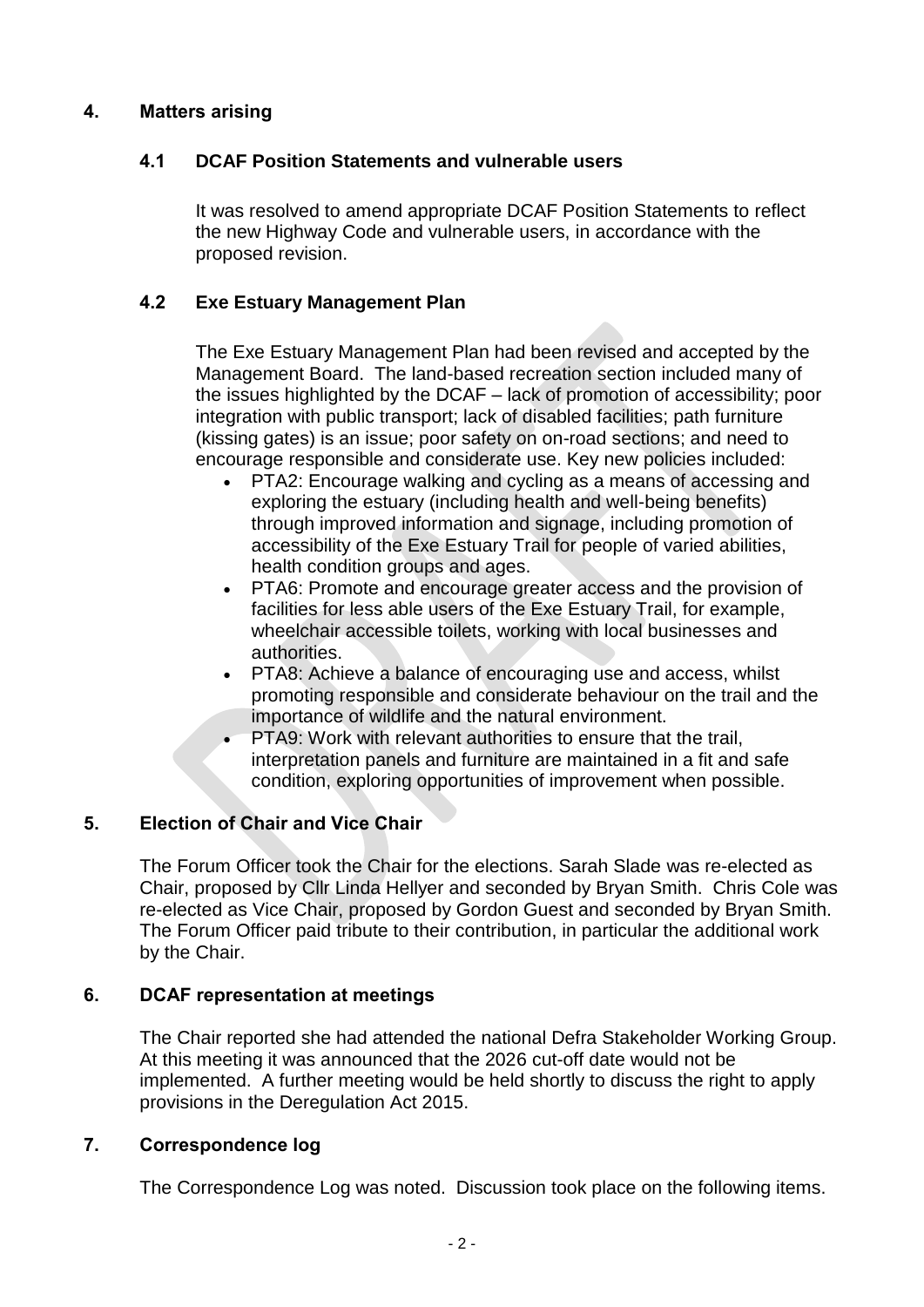Number 1

Appeal against the refusal of development at Pennsylvania Road. It was noted that the appeal had been dismissed with safe access for pedestrians and views from the bridleway being important considerations. The Forum's original response had arisen following communication from a member of the public.

• Number 22

The Forum had been asked to resubmit an earlier article on dogs to the Daily Wag, an East Devon District Council publication. Clarification had been sought from Natural England on the requirements for dogs on open access land and coastal access land. Members expressed concern about discrepancies in the law with dog owners not necessarily knowing the classification of land they were walking on. It was felt there was scope to align the law and redefine the rules, ideally speedily as dog ownership was increasing significantly and the England Coast Path was being rolled out. Whilst there was an issue over enforcement, having such laws was still felt important.

It was agreed to follow this up with Natural England.

*Action: Chair and Forum Officer*

• Number 9

The Forum observed that information given out to a member of the public had incorrectly stated that unclassified unsurfaced county roads were not maintainable at public expense and noted action taken by the Chair. Richard Walton, ProW Manager, had investigated and confirmed that it appeared to be an isolated incident. It had been done in error by the highways term maintenance contractor in response to an online report submitted via the website. He had contacted the people given the wrong information to correct the advice given and had liaised with the Customer Services Manager around system improvements to minimise the risk of similar errors in future. The road in question has been identified as needing of works, (as part of routine inspection) and is being scheduled for improvements this financial year.

• Number 18

The Forum Officer would let members know the parish concerned.

*Action: Forum Officer*

Number 7

Cllr Richard Chesterton advised that Mid Devon District Council's new Local Plan is likely to include a couple of country parks, one as part of the second phase of Cullompton Garden Village. The DCAF could be involved later in the process.

#### **8. Public questions**

There were no public questions.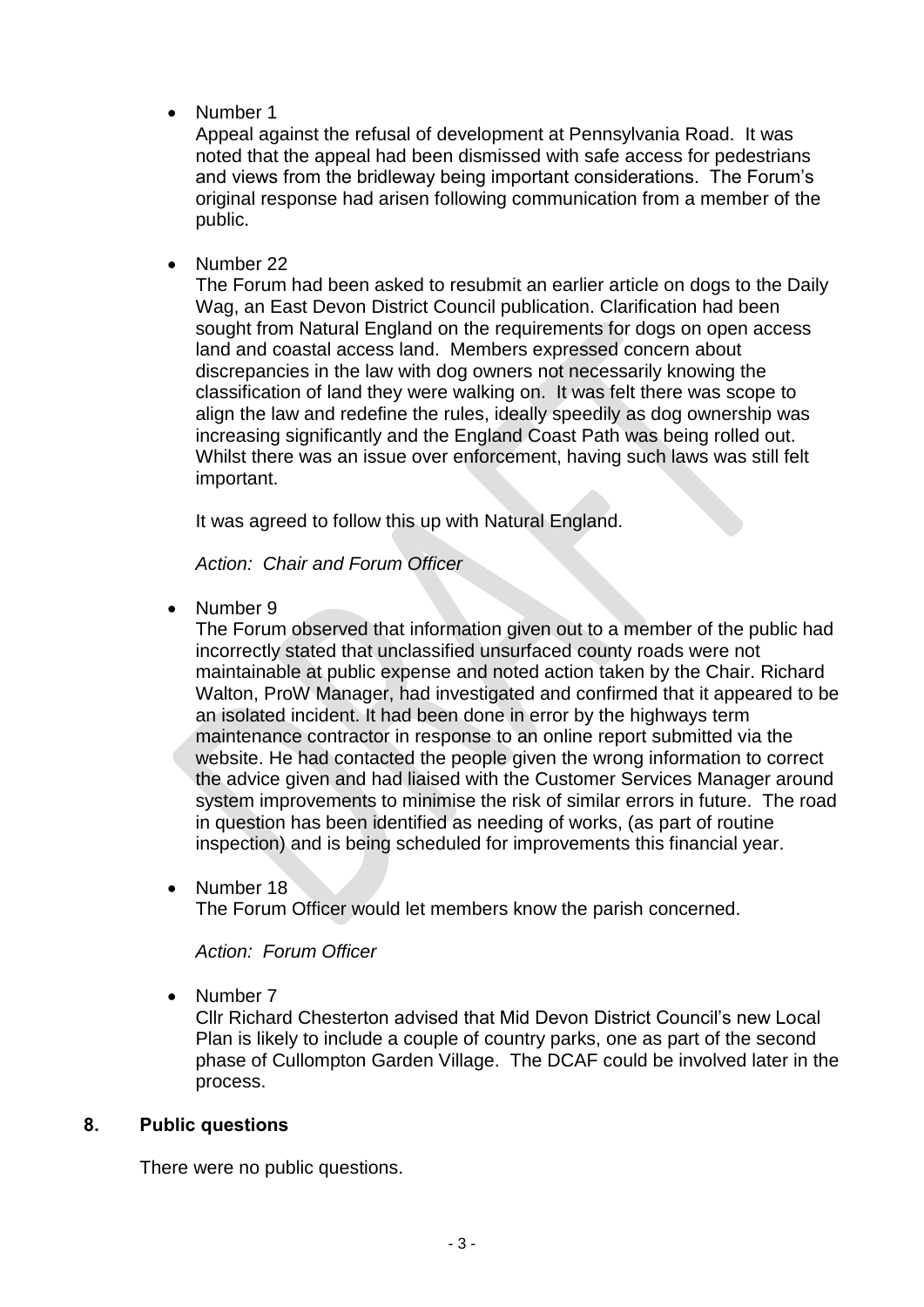### **9. Minutes of the Public Rights of Way Committee meeting held on 3 March 2022**

The minutes of the Public Rights of Way Committee held on 3 March 2022 were noted.

The Chair had been contacted by one of the councillors in the context of the significance of agricultural land use and renewable energy production in the context of the current fragility of food production and energy markets following the Ukraine invasion. The PRoW Committee minutes stated that it would have been beneficial if there had been greater mention of this at the AONB presentation made to the Devon Countryside Access Forum in September 2021. The Chair wished to minute that the AONB presentation was to the Forum and not comments made by DCAF members. The focus of the presentation had been on the Glover Review and potential new forms of support. The DCAF had a legal responsibility to consider all aspects, including land management.

## **10. Public Rights of Way update**

Richard Walton, Public Rights of Way Manager, gave an update.

There had been difficulties recruiting for the Senior Officer post (Legal and Development), this being the second time of advertising. The number of applicants was very low and it had not been possible to shortlist. The role was being looked at, including on the basis of HR advice. A business case was being made for two additional senior roles as it was evident that there is a shortage of applicants with the relevant qualifications and experience for what is a complex role, plus there is a need to more effectively deliver land management responsibilities at the right level over and above usual public rights of way work, for example the Exe Estuary.

The part-time Technical Officer had retired, and this was being advertised as a fulltime post, leading on GIS work and landowner statements and deposits. Interest from qualified people had already been expressed.

The January 2026 cut-off date (as set out in the Countryside and Rights of Way Act 2000) for claims made on historic evidence is likely to be repealed. Initial thoughts were that the date might be extended but the indication from Defra is that it will be removed altogether. This is unlikely to require a change in current work priorities; business will continue as usual on the Definitive Map Review, and there are numerous Definitive Map Modification Orders in the pipeline. Following the pandemic, parish meetings were now being held in person.

The Restoring Stover Park project had been reprofiled due to cost implications in relation to rising inflation. Priority would be placed on works with the most direct public benefit. Positive feedback had been received from a meeting with the National Lottery Heritage Fund officers and they were still willing, in principle, to allocate the same amount of money. Devon County Council's Cabinet had given approval for the bid to be submitted and this will take place at the end of May. It is hoped that the DCAF will still be happy to provide a letter in support of the bid.

The National Parks and AONBs in Devon had fed back comments on the Protected Landscapes consultation, as had Devon County Council. A suggestion had been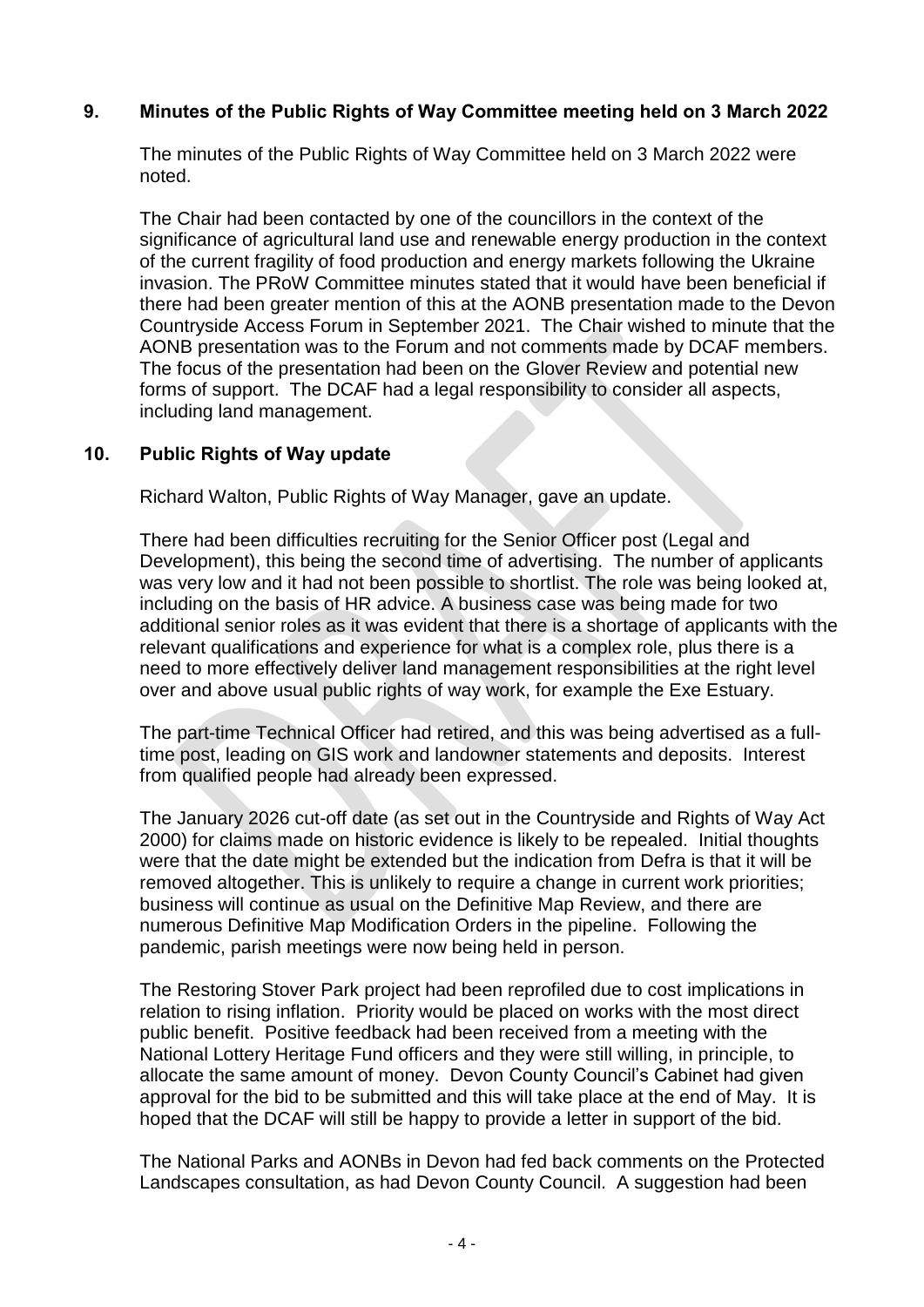made about blanket Traffic Regulation Orders in the National Parks, but this had not been considered appropriate as motor vehicle use of unclassified, unsurfaced county roads and byways open to all traffic was not a particular problem on Dartmoor and Exmoor. Feedback had been made that there may be a role for local level powers to deal with specific issues.

Works were taking place on the England Coast Path at Torcross where contractors were on site to deal with cliff stabilisation works. Although the weather had been fine, high spring tides had caused some delays. At Croyde a causeway along a public footpath on the beach would be restored and negotiations were taking place with a second contractor after the first one withdrew. The timetable for works was being adjusted but there should still be time to complete in relation to grant funding.

Three potential bids were being submitted:

- 1. Signage between Kingswear and Lyme Regis
- 2. A South West Coast Path Association recommended project at Dyers Lookout in North Devon to install a zigzag path and deal with a gully and eroded stretch. A site meeting with the estate had been arranged.
- 3. A high tide route at Mothecombe.

In answer to a question about DCAF support for a change in budget to allow for the additional senior post, Richard Walton confirmed that there was strong internal support in relation to need but funding constraints could be an issue. DCAF support was probably not required at this stage. He agreed there were capacity issues currently and he was dealing with as much as possible, supported by other members of staff. Appointing soon to the new Technical Officer post would be helpful.

#### **11. To note and approve responses to consultations and updates**

#### **11.1 Teignbridge Local Plan Review Part 3 (2020-2040) - Renewable Energy**

The response was noted and approved.

#### **11.2 Deep Lane junction A38 Cycle and Pedestrian Bridge**

The response was noted and approved.

#### **11.3 Lower Brenton Farm, Shillingford St George**

The response agreed by DCAF members, following a site visit by the Chair, Jo Burgess and the Forum Officer, was noted and approved. The planning application was subsequently withdrawn.

#### **11.4 Killerton Estate - 50 year vision**

The response was noted and approved.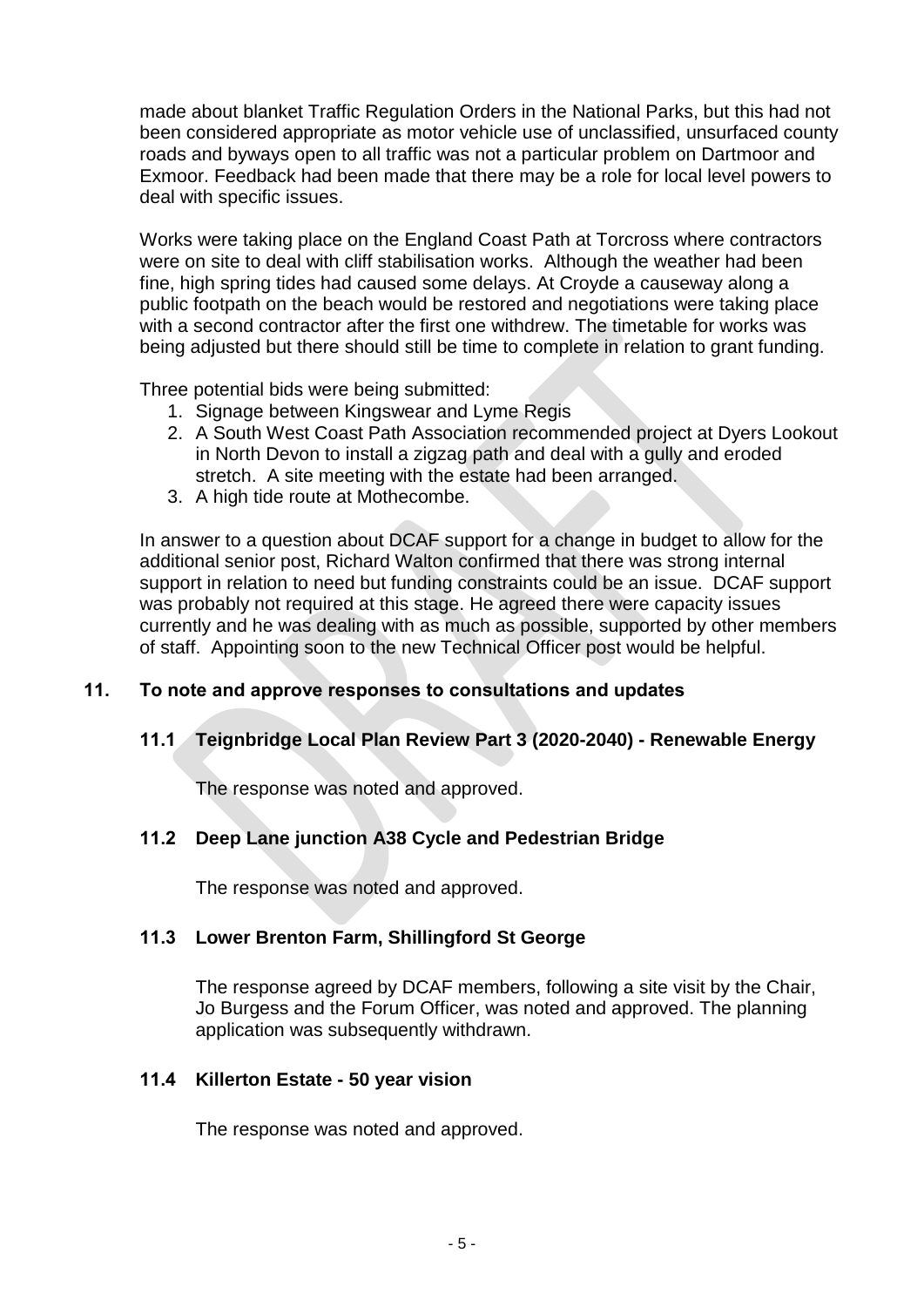#### **11.5 Landscapes Review - consultation on Government response**

The response was noted and approved.

#### **12. Current consultations**

### **12.1 England Coast Path - Variation Report CMM VR 11 Down End, Croyde, North Devon**

A formal report explaining the variation had been received from Natural England. Richard Walton, Public Rights of Way Manager, had walked the proposed route with the PRoW warden. The route had excellent views but was steep on the southern section and so a zig zag path may be needed. The existing South West Coast Path route in this location follows public rights of way (footpath), and so the cliff top paths would still need to be maintained even if the National Trail follows the proposed higher route. Some government funding should be available for the National Trail but not for two routes. The proposed new alignment was not a route with a lot of infrastructure. The proposal would enable one landowner to create a better link to toilet facilities.

Lorna Sherriff, DCAF member and South West Coast Path Officer, said there were pros and cons. The new route would be away from the existing coast path but would offer an improved and safer road crossing. The path would be cut through existing gorse and therefore the surfacing and gradients needed to be correct.

It was noted that there will be additional spreading room seaward of the proposed variation which might be a consideration for landowners.

It was advised that rollback provisions would not apply to the cliff top path if the England Coast Path followed the proposed new alignment. If the existing footpath route had been followed up, this was likely to have had rollback applied to it. As highway authority, Devon County Council will still have a duty to protect the public footpath, but it may not be guaranteed in perpetuity.

It was agreed that signage should indicate the two routes available, albeit only one would have National Trail status.

Members were generally supportive of the proposed variation but it was finely balanced and comments would be made on the above points.

*Action: Forum Officer to forward draft response to members before submitting to Natural England.*

#### **12.2 Drake's Trail extension - Devon County Council consultation**

Members discussed the proposal and agreed that Route B appeared more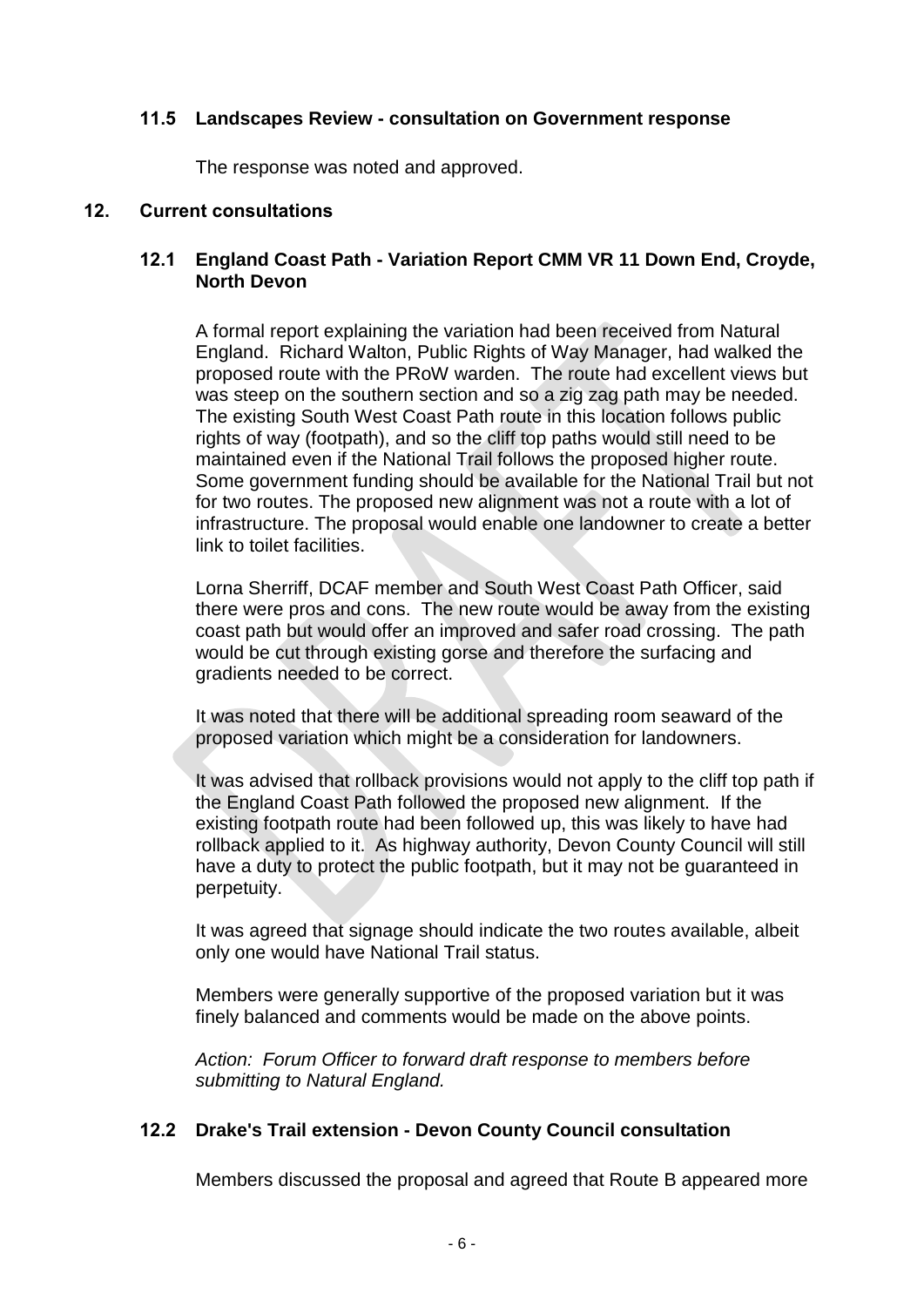attractive, quieter and had particular benefits for recreational access users. It also removed the requirement to cross the busy A386.

Additional comments were made about potential issues with commoners and landowners in respect of Route B. Consideration needed to be given to the design of path furniture as airlock gates used elsewhere on the Drake's Trail impeded disabled access. As the route would be used by both commuters and recreational access users, the nature of the path surface was important to ensure it did not allow excessive cycling speed. It was not clear what the routing constraint was at the waterworks.

### **12.3 Tamara Landscape Partnership Scheme coast to coast walk - Tamar Valley AONB**

The Tamara Trail coast to coast walk report was very comprehensive although members did not have geographical knowledge of it all. It was agreed it was a good initiative and should follow broad principles of attractiveness, safety, value for money, maintenance and good practice in terms of access.

It was noted there was a strong Cornish bias as the proposal had evolved from a Cornish trail, but several the partners operated exclusively in Devon or covered both counties. It would not receive Government funding, unlike the England Coast Path or South West Coast Path but, as a branded regional route, was likely to have a higher profile with greater input from volunteers and the opportunity to bid for grants.

It was suggested that route options should consider maintenance costs.

A higher Devon profile and focus and synergy between the two counties was likely to increase the potential numbers of people using the route.

It was agreed to submit the Disability Position Statement and request that discussions take place with businesses about wheelchair accessible toilets at the outset of the project.

The project was part of a wider five-year lottery funded scheme which included another nine projects. It was therefore a substantial overall programme of work. With the number of partners, public access could be improved in some areas, for example along parts of the disused Bude Canal. If access could be improved through landowner negotiation, the overall route would benefit.

It was noted that it was hoped to reinstate the ferry from Calstock. If this could be supported through the project the additional momentum could bring other benefits to the area.

The Chair summarised the discussion and it was agreed a response would be made.

*Action: Forum Officer to forward draft to members.*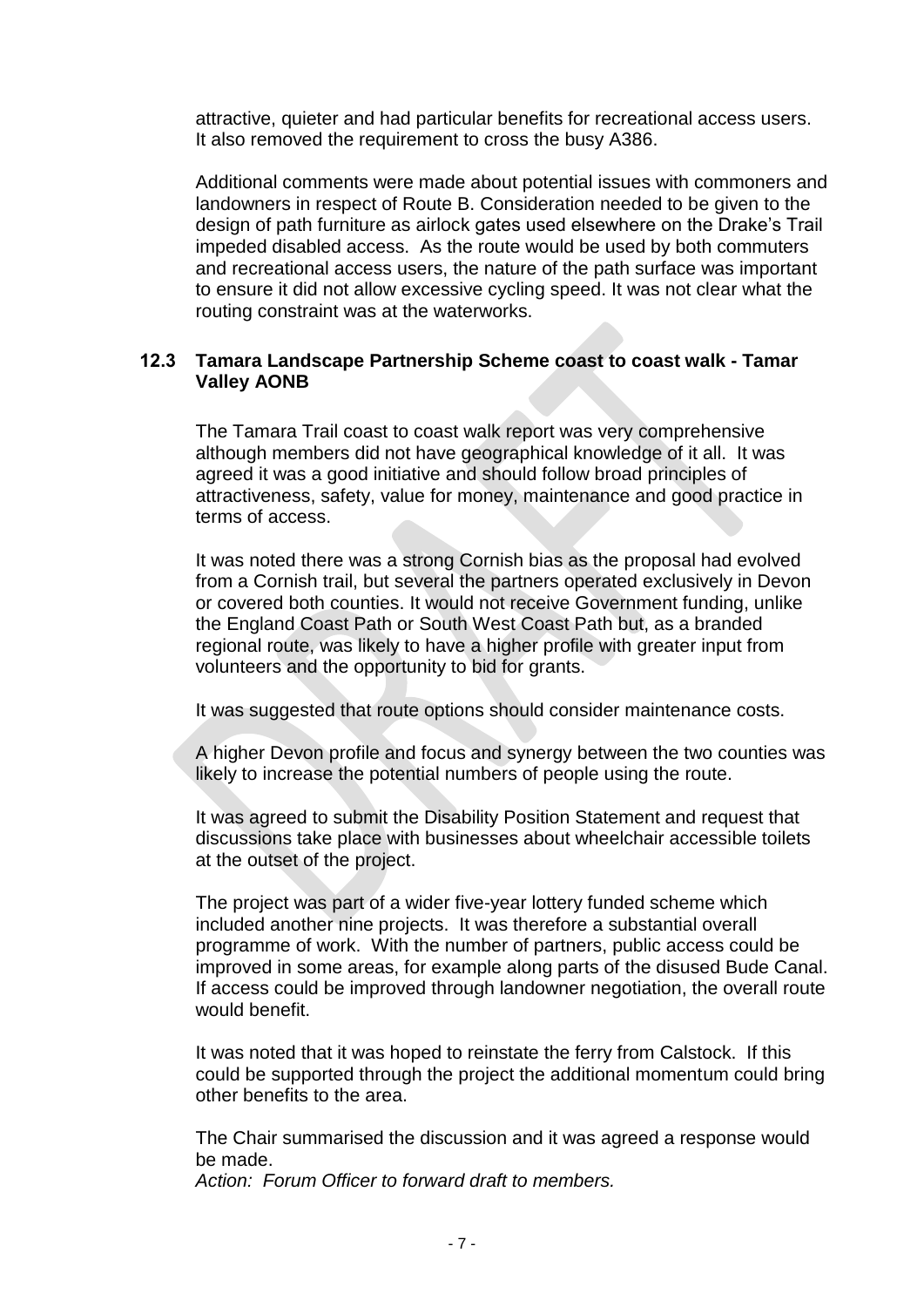### **12.4 Lower Otter Valley - variation of planning condition. East Devon District Council**

Members agreed that the proposed variation to the planning condition would enable greater use of the path as it would be less subject to periodic flooding. There were, however, continued concerns over maintenance and cost implications.

It was noted that sheet piling associated with the FABlink project might not be long lasting due to the saline environment. The need to avoid prolonged disruption during construction of the path and the associated cabling work was raised.

The planning application referred to a path width of 1.5m. It was agreed that the project should seek to be more ambitious and widen this, if possible to 2m, as the paths in the Otter Valley were very popular. The Royal National Institute for the Blind recommended 1.7m for people with guide dogs.

Issues associated with access to the higher part of the valley, between White Bridge and Otterton, were mentioned and this would be raised although this was not directly relevant to the planning application area.

*Action: Forum Officer to circulate draft response.*

# **13. Devon Countryside Access Forum Annual Report**

The draft annual report was noted and approved and would be published. The Chair wished to formally record thanks to the Forum Officer for her hard work.

#### **14. Training Day**

After a discussion around dates, it was agreed to hold a training day on Tuesday, 28 June, possibly with a focus on the Pebblebed Heaths or landowners.

*Action: Chair and Forum Officer to discuss arrangements.*

#### **15. Work Plan**

The Work Plan was noted and agreed, subject to adding a further point in the proactive work section on 'consistency of policy e.g. dogs'

#### **16. Any other business**

#### **Planning application for car park works (Pebblebed Heaths)**

A planning application for works on three car parks on the Pebblebed Heaths had been submitted but had been too late for the formal agenda. A paper had been circulated to members before the meeting.